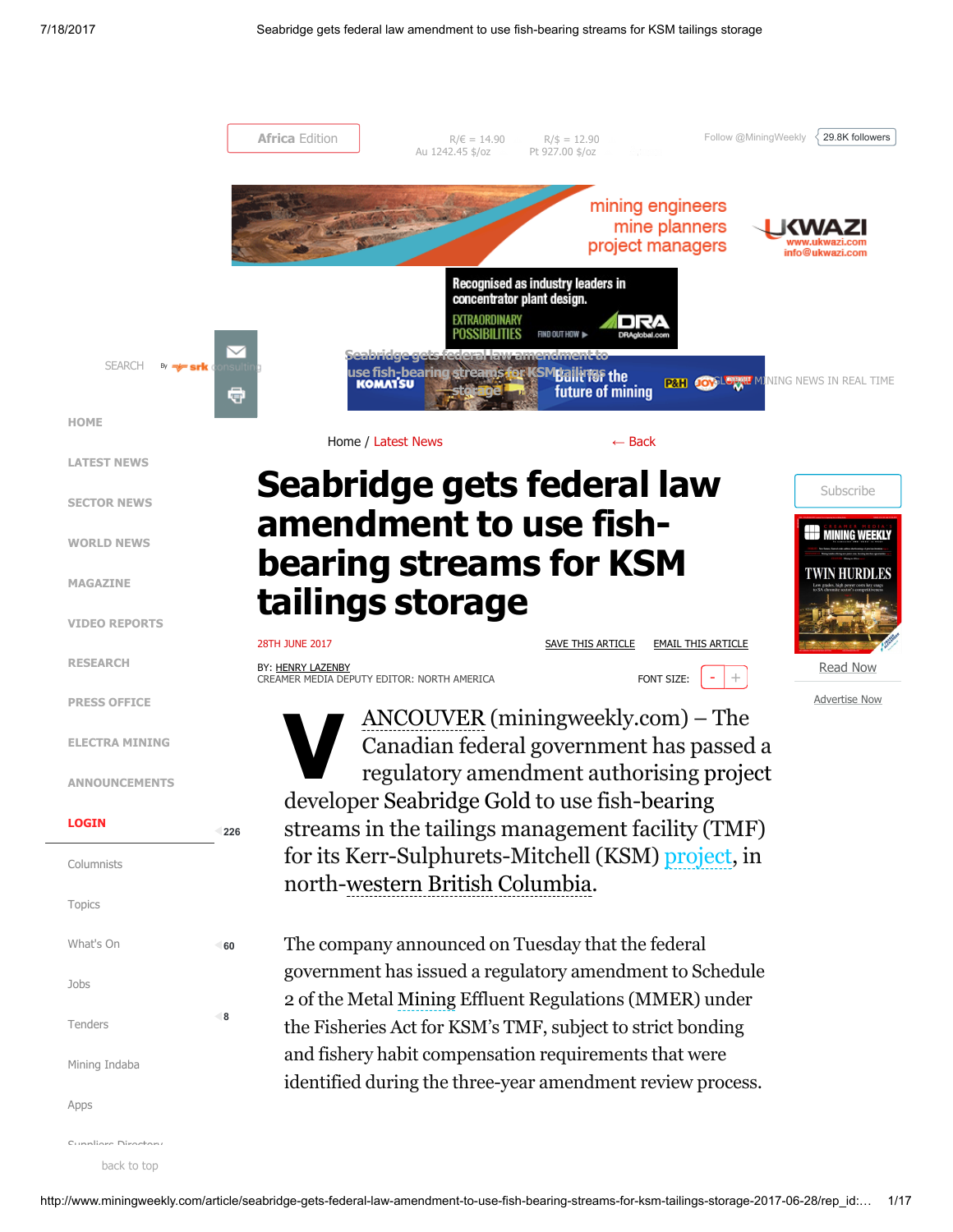[About](http://www.miningweekly.com/article/about-us-2016-11-07-1) Us

ET DISTRIBUTE AT

7/18/2017 Seabridge gets federal law amendment to use fish-bearing streams for KSM tailings storage

ADVERTISEMENT

## Protecting People and Assets in Underground and Surface Operations

www.booyco-electronics.co.za



The amendment authorises certain natural [water](http://www.miningweekly.com/topic/water) bodies frequented by fish for use in a TMF.

 $\blacktriangledown$ ē

In the KSM [project](http://www.miningweekly.com/topic/project) [design,](http://www.miningweekly.com/topic/design) the TMF is in the upper tributaries of Teigen and Treaty creeks, which form part of the [Nass](http://www.miningweekly.com/topic/nass-river) river drainage. The TMF will store the [project](http://www.miningweekly.com/topic/project)'s oreprocessing byproducts to reduce [environmental](http://www.miningweekly.com/topic/environmental) impacts downstream, the company advised.

"Receipt of this amendment represents a significant permitting milestone for KSM, equivalent in many ways to our receipt of [environmental](http://www.miningweekly.com/topic/environmental) assessment approvals from the provincial and federal governments in 2014. This approval further validates that KSM's TMF is well-designed and environmentally responsible," [Seabridge](http://www.miningweekly.com/topic/seabridge) chairperson and CEO Rudi [Fronk](http://www.miningweekly.com/topic/rudi-fronk) said in a statement.

Another company awaiting an amendment to Schedule 2 of the MMER is New [Gold,](http://www.miningweekly.com/topic/new-gold) as it advances [construction](http://www.miningweekly.com/topic/construction) of the Rainy River [project,](http://www.miningweekly.com/topic/project) in [Ontario](http://www.miningweekly.com/topic/ontario). The company requires an amendment to Schedule 2 to close two small creeks and deposit tailings.

The company reported on Tuesday that the proposed amendment was published in [Canada](http://www.miningweekly.com/topic/canada) Gazette I on May 13, and was followed by a 30-day public comment period that concluded on June 12. New [Gold](http://www.miningweekly.com/topic/new-gold) said it understands that the comments received during the comment period were all in support of the [project](http://www.miningweekly.com/topic/project) proceeding as proposed.

Considering the positive comments, the company has revisited the proposed timeline with [Environment](http://www.miningweekly.com/topic/environment) and





[back](javascript:void(0);) to top